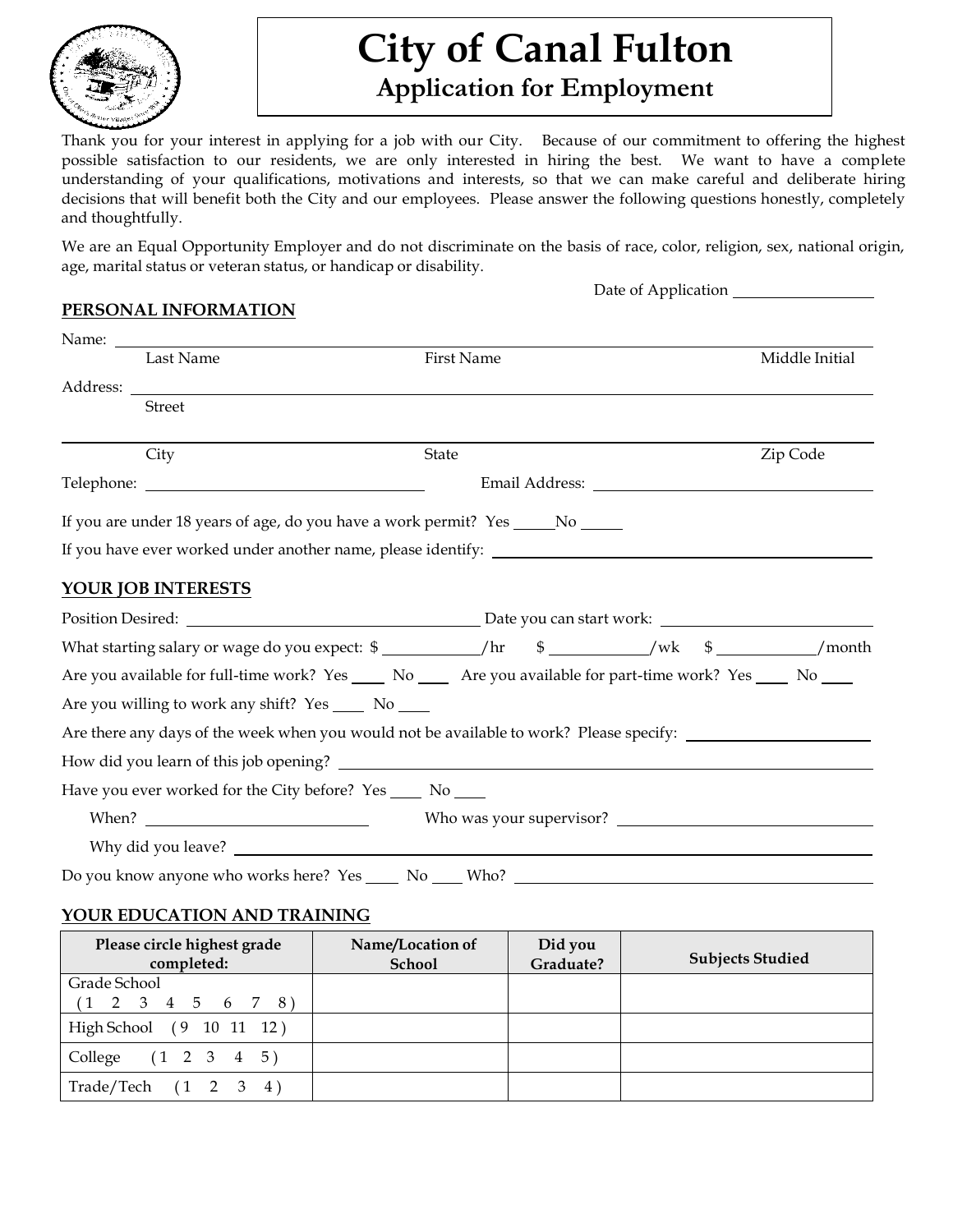### **Application for Employment Page 2 of 5**

What was the last school you attended?

What extracurricular activities did you participate in, or special skills did you acquire, at the above-circled schools(s) which might be helpful for the job in which you are applying?

### **YOUR WORK EXPERIENCE**

Beginning with your present or more recent employer, describe your employment experiences below:

| Are you presently employed?                                                                                                                                                                                                   | $Yes$ No $\_\_$       |                   |                  |
|-------------------------------------------------------------------------------------------------------------------------------------------------------------------------------------------------------------------------------|-----------------------|-------------------|------------------|
| Are you on layoff and subject to recall?                                                                                                                                                                                      | $Yes$ No $\_\_$       | If yes, to where? |                  |
| 1. Present                                                                                                                                                                                                                    | or                    | Last              | Employer:        |
|                                                                                                                                                                                                                               |                       |                   |                  |
|                                                                                                                                                                                                                               |                       |                   |                  |
|                                                                                                                                                                                                                               |                       |                   |                  |
|                                                                                                                                                                                                                               |                       |                   |                  |
|                                                                                                                                                                                                                               | month/year month/year |                   |                  |
|                                                                                                                                                                                                                               |                       |                   |                  |
|                                                                                                                                                                                                                               |                       |                   |                  |
|                                                                                                                                                                                                                               |                       |                   |                  |
|                                                                                                                                                                                                                               |                       |                   |                  |
| Will you receive a satisfactory reference from this employer? Yes ____No _____If "No," please explain: _______                                                                                                                |                       |                   |                  |
| May we contact your present employer at this time: Yes _____No ______                                                                                                                                                         |                       |                   |                  |
| 2.<br><b>Next</b>                                                                                                                                                                                                             | Previous              |                   | <b>Employer:</b> |
|                                                                                                                                                                                                                               |                       |                   |                  |
|                                                                                                                                                                                                                               |                       |                   |                  |
| Starting Position: Pay: \$                                                                                                                                                                                                    |                       |                   |                  |
|                                                                                                                                                                                                                               |                       |                   |                  |
| Dates Employed: From: To: Name & Title of Supervisor: Name & Title of Supervisor:                                                                                                                                             | month/year month/year |                   |                  |
| Description of Your Work and Responsibilities: __________________________________                                                                                                                                             |                       |                   |                  |
| Reason for Leaving: 1988. The Contract of the Contract of the Contract of the Contract of the Contract of the Contract of the Contract of the Contract of the Contract of the Contract of the Contract of the Contract of the |                       |                   |                  |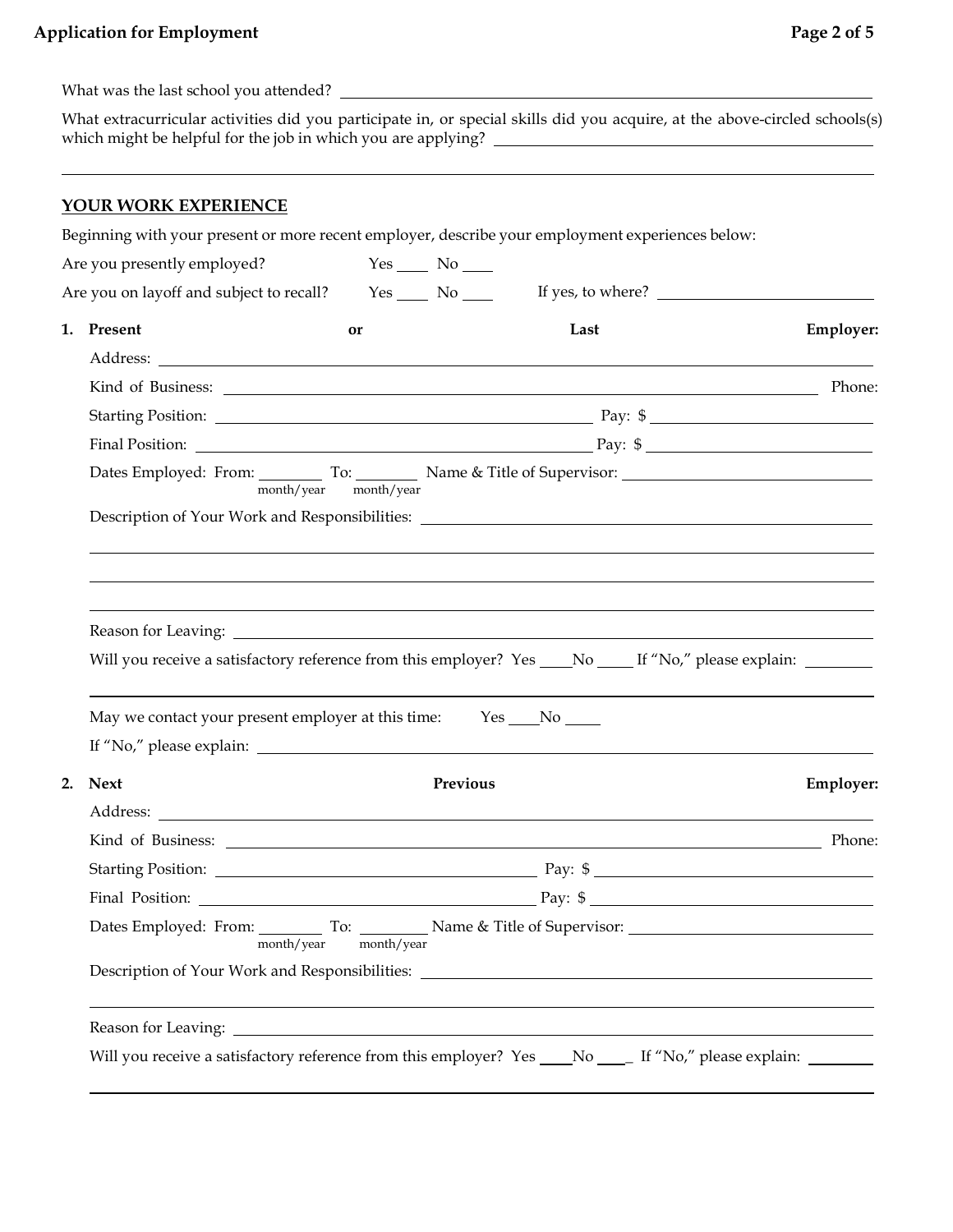## **Application for Employment Page 3 of 5**

|  | 3. Next                 | Previous                                                                                                              | Employer: |  |  |  |  |
|--|-------------------------|-----------------------------------------------------------------------------------------------------------------------|-----------|--|--|--|--|
|  |                         |                                                                                                                       |           |  |  |  |  |
|  |                         |                                                                                                                       |           |  |  |  |  |
|  |                         | Starting Position: Pay: \$                                                                                            |           |  |  |  |  |
|  |                         |                                                                                                                       |           |  |  |  |  |
|  |                         | Dates Employed: From: To: To: Name & Title of Supervisor: _______________________<br>month/year month/year            |           |  |  |  |  |
|  |                         |                                                                                                                       |           |  |  |  |  |
|  |                         |                                                                                                                       |           |  |  |  |  |
|  |                         | Will you receive a satisfactory reference from this employer? Yes _____No ______If "No," please explain: ________     |           |  |  |  |  |
|  |                         |                                                                                                                       |           |  |  |  |  |
|  |                         |                                                                                                                       |           |  |  |  |  |
|  |                         |                                                                                                                       |           |  |  |  |  |
|  |                         |                                                                                                                       |           |  |  |  |  |
|  | PERSONAL INFORMATION    |                                                                                                                       |           |  |  |  |  |
|  |                         | Do you have, or have you applied for, the legal right to remain permanently and work in the United States?            |           |  |  |  |  |
|  | $Yes$ No $\_\_$         |                                                                                                                       |           |  |  |  |  |
|  |                         | Have you ever been discharged or asked to resign by an employer? Yes ___No _____ If yes, explain: ___________         |           |  |  |  |  |
|  |                         |                                                                                                                       |           |  |  |  |  |
|  |                         | Please complete this section if the job for which you are applying might require you to drive City vehicles.          |           |  |  |  |  |
|  |                         | Do you have a valid driver's license? Yes _____ No ________ License No. and state: ___________________________        |           |  |  |  |  |
|  |                         | Have you had any accidents in the last five years? Yes ___No _____ If yes, please give details: ______________        |           |  |  |  |  |
|  |                         | Has your driver's license ever been suspended, revoked, denied or cancelled? Yes ____ No ____                         |           |  |  |  |  |
|  | If yes, please explain: | <u> 1989 - Johann Harry Harry Harry Harry Harry Harry Harry Harry Harry Harry Harry Harry Harry Harry Harry Harry</u> |           |  |  |  |  |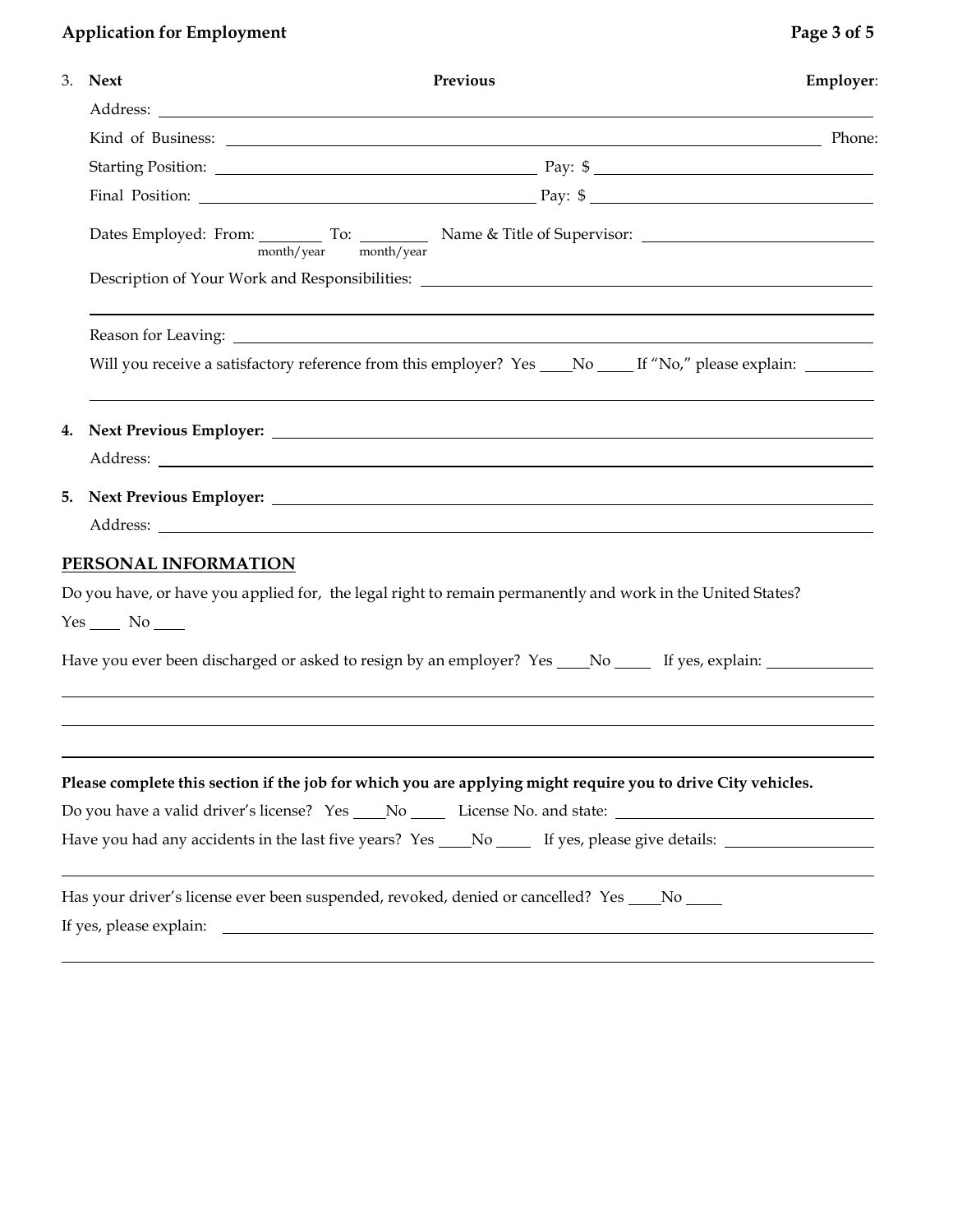#### **YOUR MILITARY EXPERIENCE**

Completing this section of the application is optional. Leave this area blank if you do not wish to answer.

Have you ever been in the United States Armed Services? Yes \_\_ No \_\_

What branch?

Describe any skills you acquired in the Service which would be useful to the job for which you are applying:

### **YOUR REFERENCES**

Completing this section of the application is optional. Leave this area blank if you do not wish to answer.

List the names of any professional or personal character references who have known you for the last three years and from whom you can obtain letters of recommendation. Please do not list relatives:

| 1. Name: <u>contract and a compare of comparison</u> Cocupation:                                                                                                                                                               |  |  |
|--------------------------------------------------------------------------------------------------------------------------------------------------------------------------------------------------------------------------------|--|--|
|                                                                                                                                                                                                                                |  |  |
| Relationship to Applicant: New York Changes and School and School and School and School and School and School and School and School and School and School and School and School and School and School and School and School an |  |  |
|                                                                                                                                                                                                                                |  |  |
|                                                                                                                                                                                                                                |  |  |
| Relationship to Applicant: New York Changes and School and School and School and School and School and School and School and School and School and School and School and School and School and School and School and School an |  |  |
|                                                                                                                                                                                                                                |  |  |
|                                                                                                                                                                                                                                |  |  |
| Relationship to Applicant:                                                                                                                                                                                                     |  |  |

### **PLEASE READ THE FOLLOWING PARAGRAPHS CAREFULLY**

By signing below, I certify that I have read, understand and agree to each of the following statements:

All the information I have supplied on this application is true, accurate and complete, to the best of my knowledge, and I have not knowingly withheld any information that, if known by the City, would affect my application unfavorably.

If I am hired by the City, and if the City discovers at any time during my employment that any of the statements or answers on this application are false, misleading, or incomplete, I may be dismissed immediately from my job.

The employment application will be considered active for ninety (90) days from the date below. If I want to be considered for a job with the City after this period of time, I must fill out another application.

If offered a position, I agree to submit to post-offer pre-employment testing for drugs or alcohol prior to beginning work with the City and understand that a positive test will form the basis for rescission of any job offer. I understand that if I am employed by the City, I may be required, when job related and consistent with the City's business needs, to undergo a medical examination or testing for alcohol. I further understand that I may be required to submit to a test for the use of illegal drugs at any time.

In consideration of my employment with the City, I agree to abide by all the City's rules and regulations.